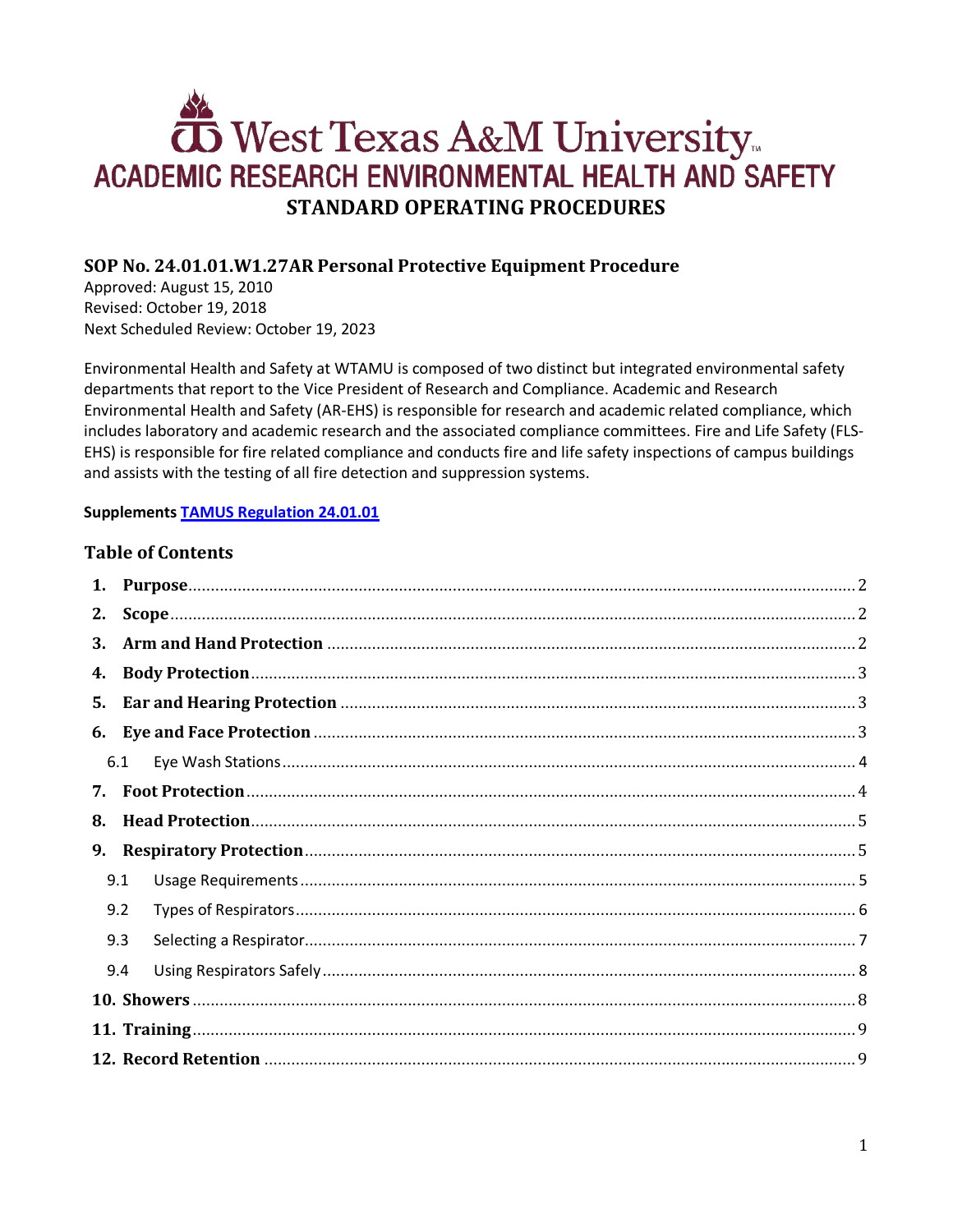# <span id="page-1-0"></span>**1. Purpose**

Personal Protective Equipment (PPE) includes all clothing and work accessories designed to protect employees from workplace hazards. Protective equipment should not replace engineering, administrative, or procedural controls for safety; it should be used in conjunction with these controls. Employees must wear protective equipment as required and when instructed by a supervisor.

**IMPORTANT:** *Always remove protective clothing before leaving the work area. Do not wear PPE in public elevators, classrooms, restrooms, break-rooms, etc.*

#### <span id="page-1-1"></span>**2. Scope**

This procedure is designed to inform all WTAMU employees and staff of the proper use of personal protective equipment (PPE). All employees and staff should refer to this procedure when PPE are necessary.

## <span id="page-1-2"></span>**3. Arm and Hand Protection**

Arms and hands are vulnerable to cuts, burns, bruises, electrical shock, chemical spills, and amputation. The following forms of hand protection are available for employees:

- $\triangleright$  Disposable exam gloves
- $\triangleright$  Rubber gloves
- $\triangleright$  Nitrile gloves
- $\triangleright$  Neoprene gloves
- $\triangleright$  Leather gloves
- $\triangleright$  Non-asbestos heat-resistant gloves
- $\triangleright$  Metal-mesh gloves for meat cutters
- $\triangleright$  Cotton gloves

Always wear the appropriate hand and arm protection. Double your hand protection by wearing multiple gloves when necessary (e.g., two pairs of disposable gloves for work involving biological hazards). For arm protection, wear a long- sleeved shirt, a laboratory coat, chemical-resistant sleeves, or gauntlet-length gloves. Follow these guidelines to ensure arm and hand safety:

- $\triangleright$  Inspect and test new gloves for defects.
- $\triangleright$  Always wash your hands before and after using gloves. Wash chemical-protective gloves with soap and water before removing them.
- $\triangleright$  Do not wear gloves near moving machinery; the gloves may become caught.
- $\triangleright$  Do not wear gloves with metal parts near electrical equipment.

**IMPORTANT:** *Gloves are easily contaminated. Avoid touching surfaces such as telephones, doorknobs, etc. when wearing gloves.*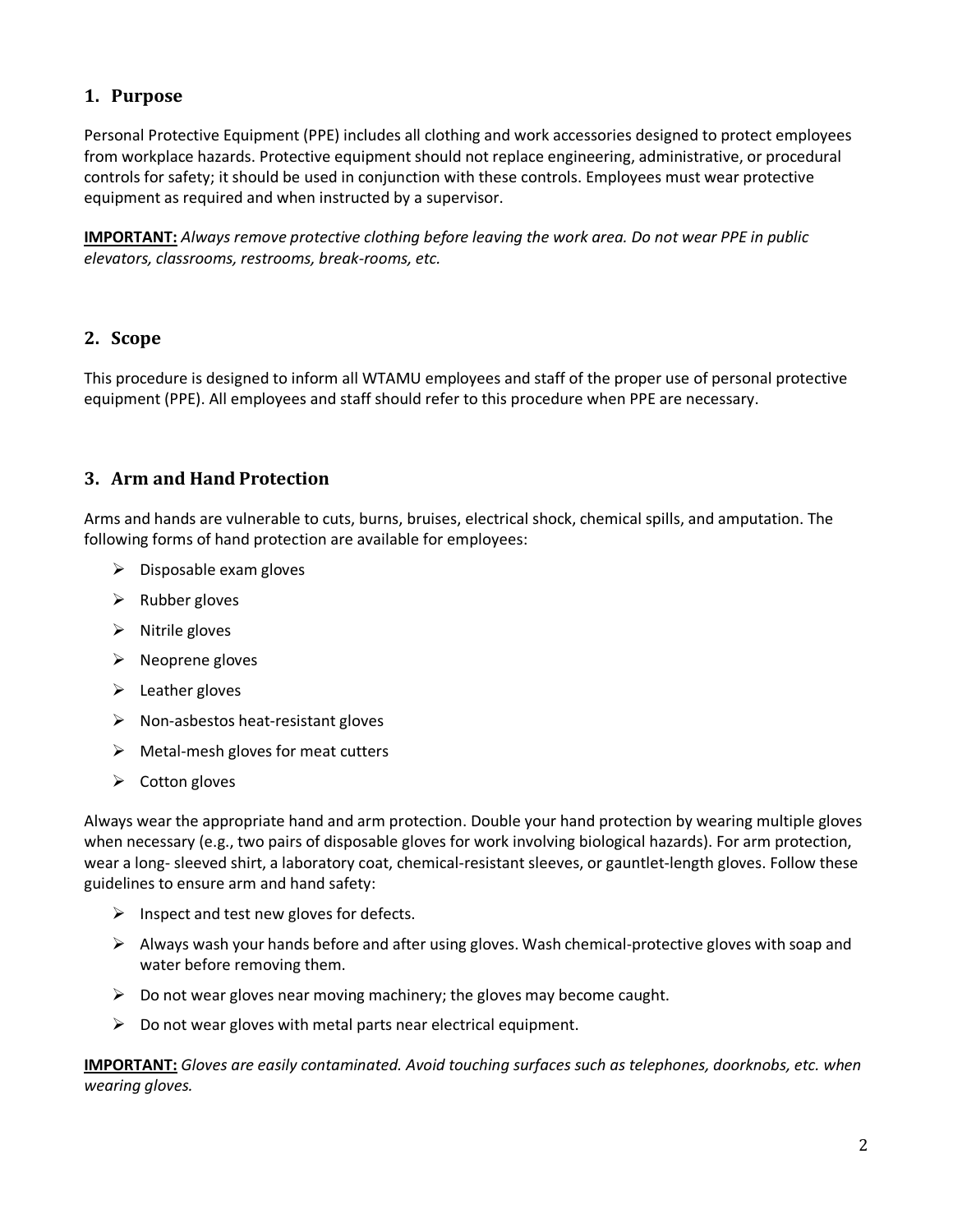# <span id="page-2-0"></span>**4. Body Protection**

Hazards that threaten the torso tend to threaten the entire body. A variety of protective clothing, including laboratory coats, long pants, rubber aprons, coveralls, and disposable body suits are available for specific work conditions.

Rubber, neoprene, and plastic clothing protect employees from most acids and chemical splashes. Laboratory coats, coveralls, and disposable body suits protect employees and everyday clothing from contamination, and welding aprons provide protection from sparks.

**NOTE***: Launder reusable protective clothing separate from other clothing.*

## <span id="page-2-1"></span>**5. Ear and Hearing Protection**

If you work in a high noise area, wear hearing protection. Most hearing protection devices have an assigned rating that indicates the amount of protection provided. Depending on your level of exposure, you may choose from the following devices:

- $\triangleright$  Disposable earplugs
- $\triangleright$  Reusable earplugs
- $\triangleright$  Headband plugs
- $\triangleright$  Sealed earmuffs

Earplugs may be better in hot, humid, or confined work areas. They may also be better for those who wear other PPE, such as safety glasses or hats. Earmuffs, on the other hand, may be better for employees who move in and out of noisy areas, because the muffs are easier to remove. Before resorting to hearing protection, attempt to control noise levels through engineering or operational changes. To avoid contamination, follow these guidelines when using earplugs:

- $\triangleright$  Wash your hands before inserting earplugs.
- $\triangleright$  Replace disposable earplugs after each use.
- $\triangleright$  Clean reusable earplugs after each use.

**NOTE:** *Contact EHS for more information.*

## <span id="page-2-2"></span>**6. Eye and Face Protection**

Employees must wear protection if hazards exist that could cause eye or face injury. Eye and face protection should be used in conjunction with equipment guards, engineering controls, and safe practices.

Always wear adequate eye and face protection when performing tasks such as grinding, buffing, welding, chipping, cutting, or pouring chemicals. Safety glasses with side shields provide protection against impact and small splashes, but safety goggles provide protection against impact, splashes, and some protection against hazardous atmospheres.

**IMPORTANT:** *Do not wear contact lenses in the laboratory or other areas where hazardous atmospheres may be present. Contact lenses do not provide eye protection and may reduce the effectiveness of an emergency eyewash.*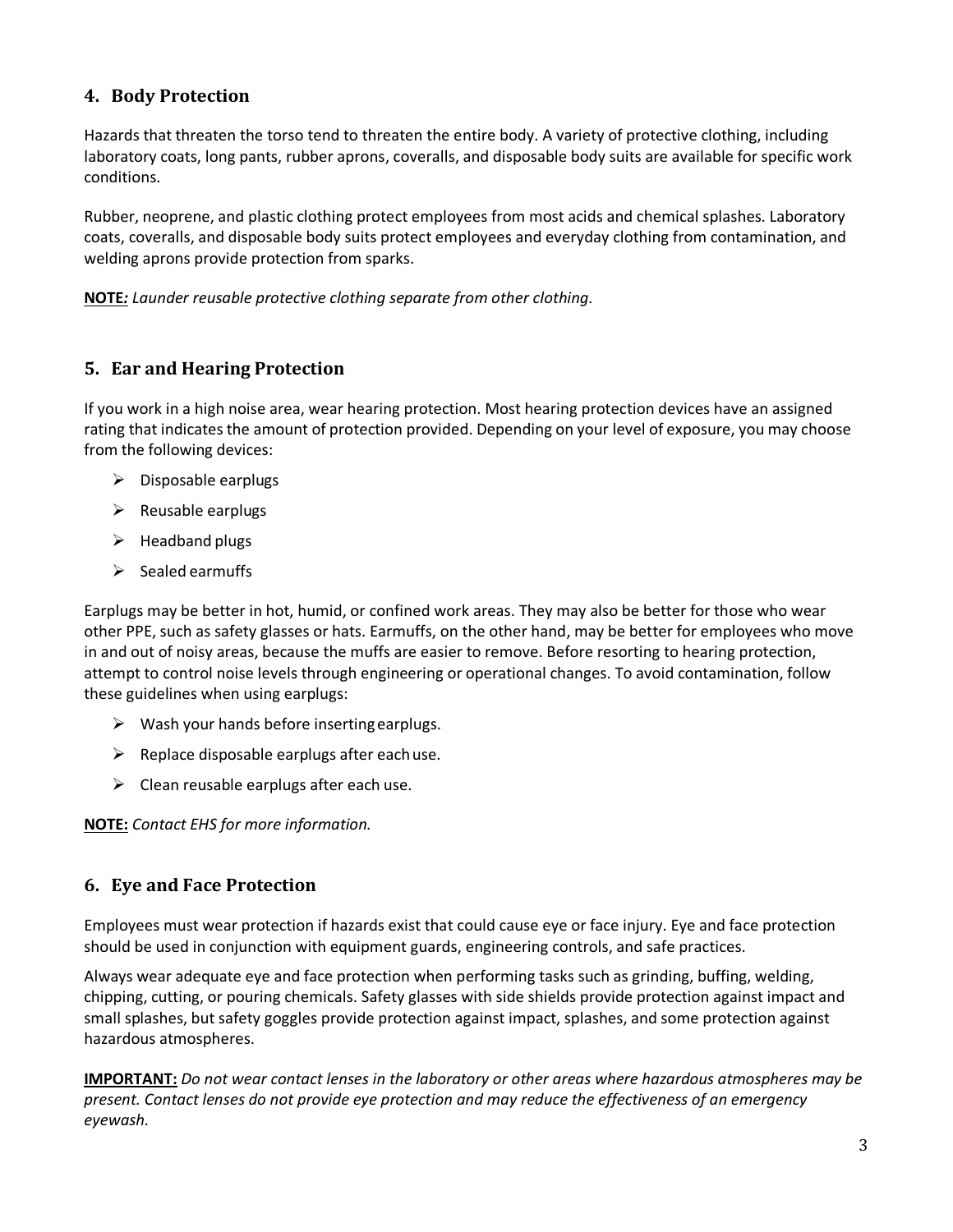When using eye and face protection remember the following:

- $\triangleright$  If you wear prescription glasses, either wear corrective eye protection or wear goggles or other safety protection over the glasses.
- $\triangleright$  Safety glasses with side shields provide primary protection to eyes and are four times as resistant as prescription glasses to impact injuries.
- $\triangleright$  Goggles protect against impacts, sparks, chemical splashes, dust, and irritating mist. Wear full goggles, not just safety glasses, when working with chemicals.
- $\triangleright$  Eyecup welding goggles with filter lenses give protection from glare and sparks.
- $\triangleright$  A welding helmet protects from flash burn due to welding, soldering, or brazing, but does not provide primary eye protection; safety glasses or goggles should be worn with the helmet.
- $\triangleright$  A face shield is designed to protect the face from some splashes or projectiles but does not eliminate exposure to vapors. A face shield should be worn with goggles or safety glasses.
- $\triangleright$  Sunglasses are useful to prevent eyestrain from glare and to minimize ultraviolet light exposure.

#### <span id="page-3-0"></span>6.1 Eye Wash Stations

Eye wash stations provide emergency eye treatment for people exposed to hazardous materials. There are three common types of eye wash stations:

- *Eye Wash Bowls*  These stations are ANSI approved and are usually attached to emergency showers. They provide a continuous water flow and are recommended for laboratories and other locations with hazardous materials.
- *Drench Hoses at Sinks*  These stations provide a continuous water flow, but they are easily contaminated with sediment, and they do not allow the free use of both hands; the use of both hands may be necessary. Drench hoses are ANSI approved, and they are preferred for laboratory usage. If you have a drench hose in your work area, flush the hose regularly to remove any sediment.
- *Plastic Eye Wash Bottles*  These stations do not provide a continuous water flow, and they do not allow free use of both hands. They are not approved in laboratories or other hazardous areas. Plastic eye wash bottles are ideal, however, for portable eye wash needs and short-term operations where continuous flowing water is not immediately available. If you have a plastic eye wash bottle in your work area, make sure it is filled with sterile water or changed weekly.

**IMPORTANT:** *If the eyes are exposed to hazardous materials or irritating elements, immediately flush the eyes with water for at least 15 minutes. Contact a physician, if necessary.*

## <span id="page-3-1"></span>**7. Foot Protection**

To protect feet and legs from falling objects, moving machinery, sharp objects, hot materials, chemicals, or slippery surfaces, employees should wear closed-toed shoes, boots, foot guards, leggings, or safety shoes as appropriate. Safety shoes are designed to protect people from the most common causes of foot injuries-- impact, compression, and puncture. Special foot protection is also available for protection against static electricity, sparks, live electricity, corrosive materials, and slipping.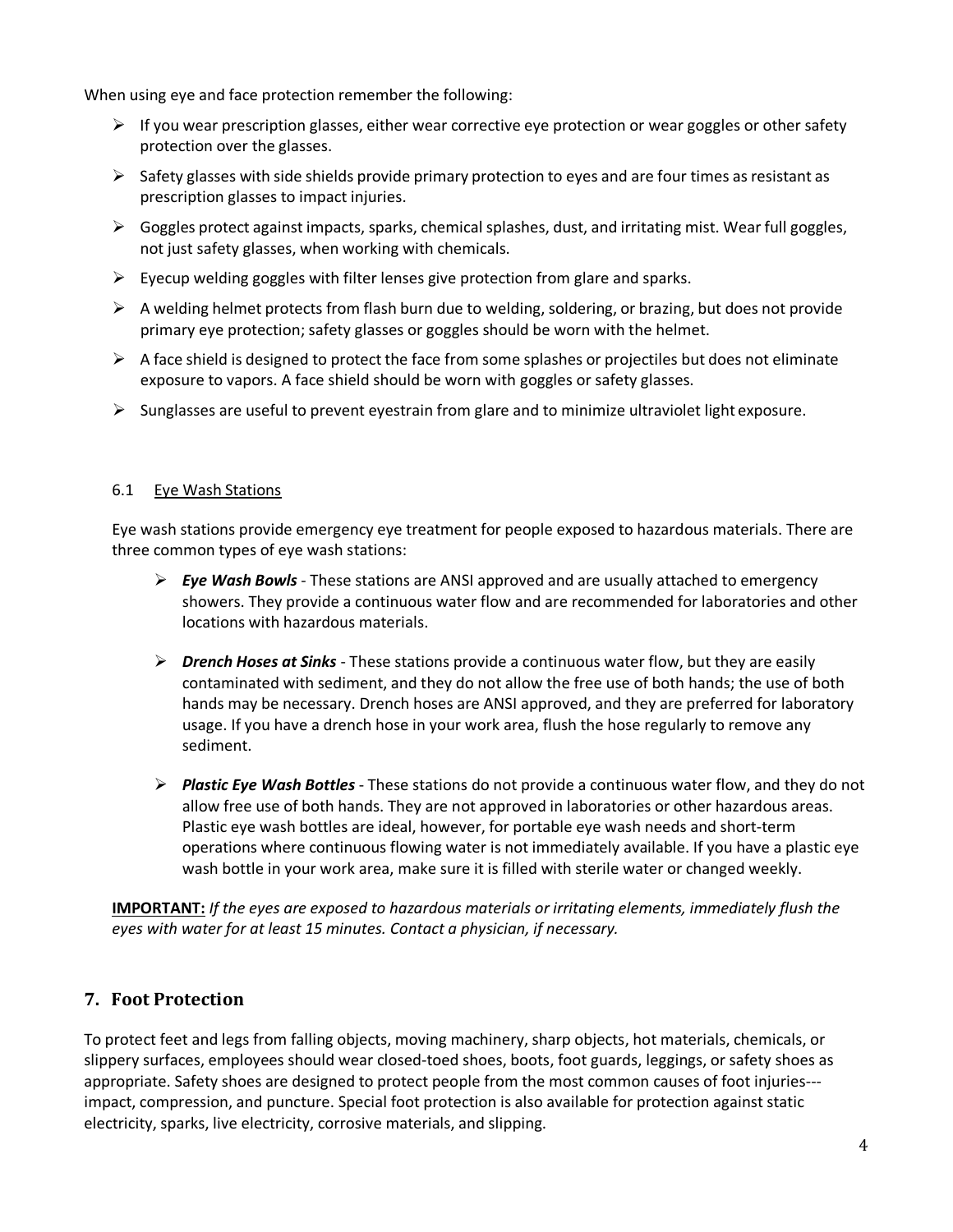**NOTE:** *Foot protection is particularly important in laboratory, agricultural, and construction work.*

**IMPORTANT:** *Do not wear sandals or open-toed shoes in laboratories, shops, or other potentially hazardous areas. Also, avoid the use of mesh shoes, if possible.*

# <span id="page-4-0"></span>**8. Head Protection**

Accidents that cause head injuries are difficult to anticipate or control. If hazards exist that could cause head injury, employees should try to eliminate the hazards, but they should also wear head protection.

Safety hats protect the head from impact, penetration, and electrical shock. Head protection is necessary if you work where there is a risk of injury from moving, falling, or flying objects or if you work near high-voltage equipment. Hard hats should be water resistant, flame resistant, and adjustable. Wear one of the following hard hats as appropriate for your work situation:

- $\triangleright$  Class A General service, limited voltage protection
- $\triangleright$  Class B Utility service, high-voltage protection
- $\triangleright$  Class C Special service, no voltage protection

Follow these guidelines for head safety:

- $\triangleright$  Check the shell and suspension of your headwear for damage before each use. Look for cracks, dents, gouges, chalky appearance, and torn or broken suspension threads. Discard damaged hats or replace broken parts with replacements from the original manufacturer.
- $\triangleright$  Discard any hat that has been struck or dropped from a great height, even if there is no apparent damage.
- $\triangleright$  Do not wear a hard hat backwards, unless this is necessary to accommodate other protective equipment (e.g., welders face shield).
- $\triangleright$  Do not paint the plastic shell of a hard hat or alter it in any way.

#### <span id="page-4-1"></span>**9. Respiratory Protection**

WTAMU uses engineering, administrative, and procedural controls to protect people from dangerous atmospheres, including harmful mists, smoke, vapors, and oxygen-deficient atmospheres. When these controls cannot provide adequate protection against harmful atmospheres, respiratory protection is necessary. Contact EHS for respiratory protection equipment training information.

#### <span id="page-4-2"></span>9.1 Usage Requirements

People who use respiratory protection must be physically capable of using and wearing the equipment. In some cases, a physician must determine if an employee is healthy enough to use a respirator. In addition, all people required to wear respirators must be formally trained and instructed in proper equipment usage. This training should include instruction on common respiratory hazards and symptoms of exposure.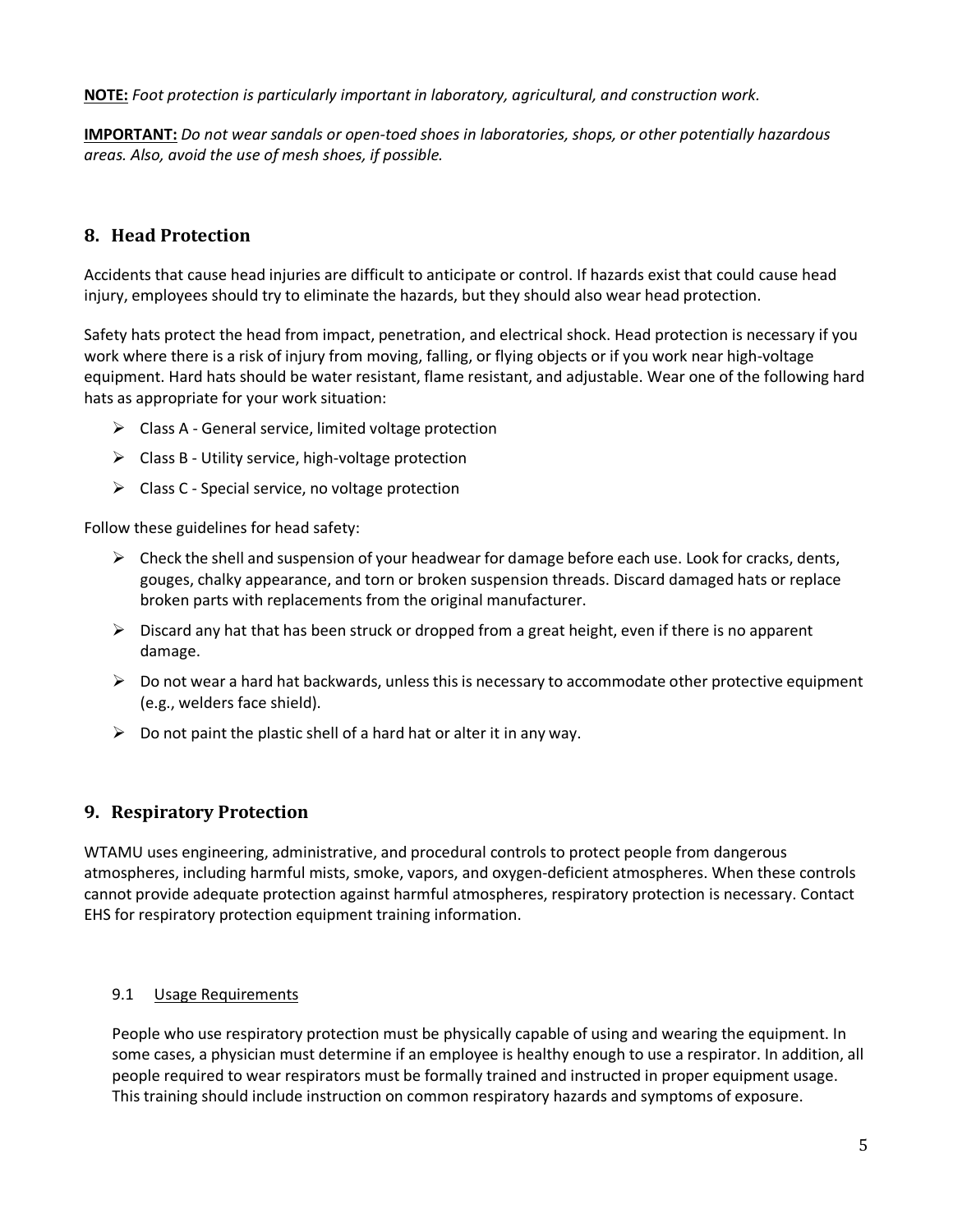#### <span id="page-5-0"></span>9.2 Types of Respirators

It is important to select the right respirator for the job. There are many types of respirators and each type protects against different hazards. Respirators are classified according to these factors:

- $\triangleright$  Air source: supplied air or ambient air
- $\triangleright$  Pressure: positive or negative
- $\triangleright$  Mask configuration

The following lists information on various respirators:

- *Supply Air Respirators*  Self-Contained Breathing Apparatus (SCBAs) use supplied air from a cylinder carried by the user. Airline respirators require a compressor or cylinder(s) and an airline hose to the user. Supply air respirators are necessary in oxygen deficient atmospheres. When using a supply air respirator, have a back-up person with a SCBA standing nearby.
- *Air-Purifying Respirators*  Air purifying respirators use ambient air and cannot be used in oxygen deficient atmospheres, IDLH atmospheres, or areas where the identity or concentration of a contaminant is unknown. Ambient air is purified by a chemical cartridge, canister, or particulate filter. When using air-purifying respirators remember the following:
	- Users must select the proper cartridge/canister/filter.
	- Cartridges and canisters must be replaced if the user notices an odor, taste, or throat irritation. Wet, damaged, and grossly contaminated cartridges/canisters must also be replaced.
	- Powered air-purifying respirators use filtered ambient air in a positive-pressure continuous flow mode.
	- Disposable orsingle-use respirators are made of cloth or paper and are primarily used for nuisance dusts.
	- All filters (HEPA, dust pads, and disposable respirators) must be replaced if any of the following conditions occur.
		- ❖ Breathing becomes difficult.
		- $\div$  Filter or dust respirator becomes damaged, visibly dirty, wet, or contaminated on the inside.

Mask Types:

- $\triangleright$  Full-face mask covers the face from the hairline to below the chin. This type of mask provides eye protection.
- $\triangleright$  Half-face mask covers the face from above the nose to below the chin.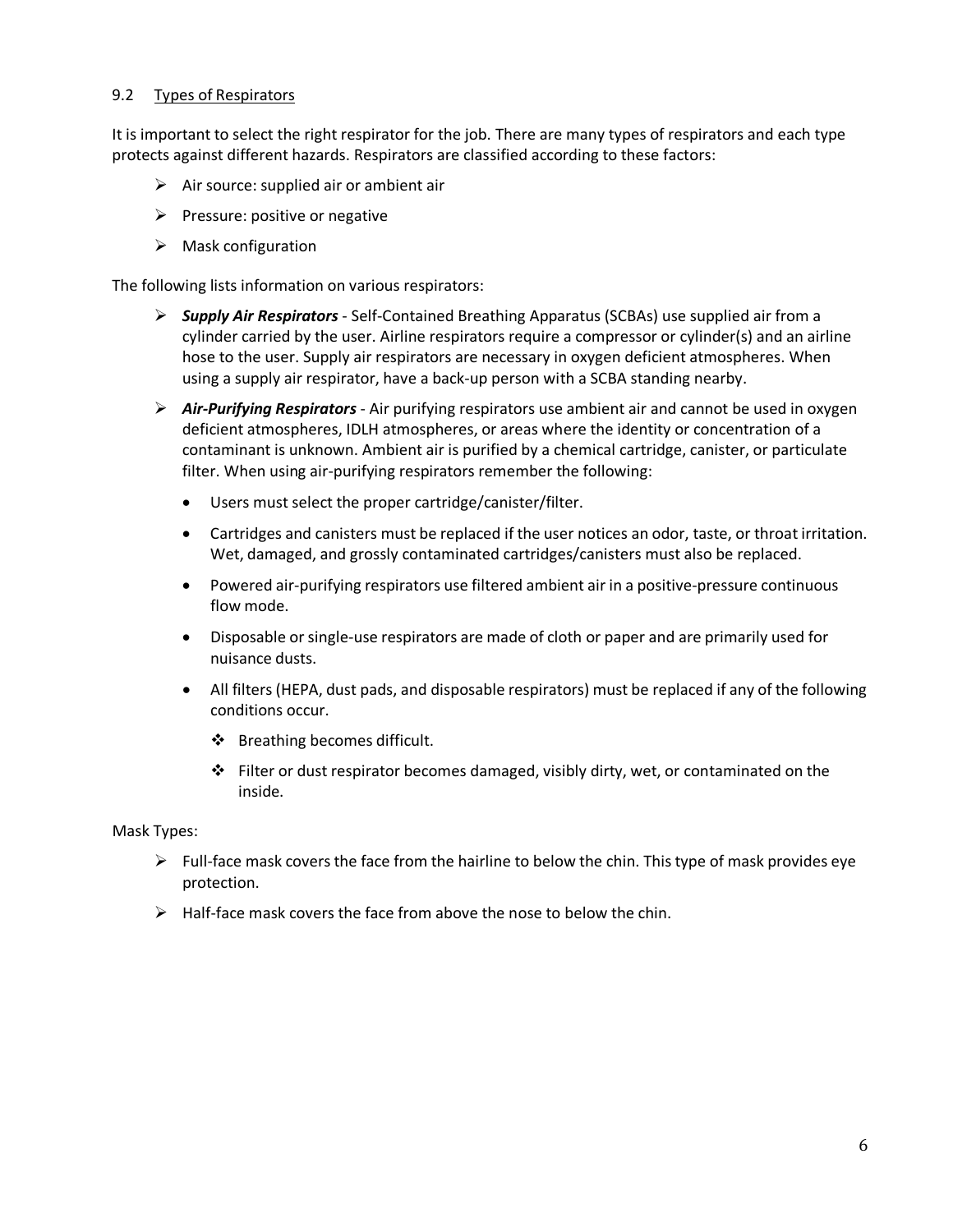The following table highlights various respirators and their ability to protect against different hazards:

| <b>RESPIRATOR TYPE</b>                         | <b>PROTECTION</b>                                                                    | NO PROTECTION                                 |
|------------------------------------------------|--------------------------------------------------------------------------------------|-----------------------------------------------|
| Filter Respirator (HEPA cartridge)             | Dust<br><b>Fumes</b><br>Smoke<br>Mist                                                | Chemical vapors or gases<br>Oxygen deficiency |
|                                                | Microorganisms<br>Asbestos                                                           |                                               |
| <b>Chemical Cartridge/Canister Respirators</b> | Certain gases and vapors<br>up to a particular<br>concentration                      | Oxygen deficiency<br>Particulate matter       |
| Air Supply Respirator                          | Depending on type:<br>Particulates<br>Chemical vapors and gases<br>Oxygen deficiency |                                               |

**NOTE:** *Only use respirators that are approved by NIOSH/MSHA.*

#### <span id="page-6-0"></span>9.3 Selecting a Respirator

When selecting a respirator, consider the following factors:

- $\triangleright$  Type of hazards.
- $\triangleright$  Identity and concentration of the contaminant.
- $\triangleright$  Time constraints.
- $\triangleright$  Activity of the person wearing the respirator.
- $\triangleright$  Degree of protection provided by each type of respirator.

Follow these guidelines for selecting the correct respirator:

- $\triangleright$  Use a HEPA filtered respirator:
	- If the contaminant is a biological hazard.
- $\triangleright$  Use a supply air respirator:
	- If the identity and/or concentration of the contaminant is not known.
	- If an oxygen deficient atmosphere is known or suspected.
	- If an IDLH condition exists.
- $\triangleright$  Use a SCBA instead of an airline respirator:
	- If an airline respirator could be damaged by work or conditions within the area.

**IMPORTANT:** *Respirators are available in different sizes. Always fit-test a respirator to select the correct size.*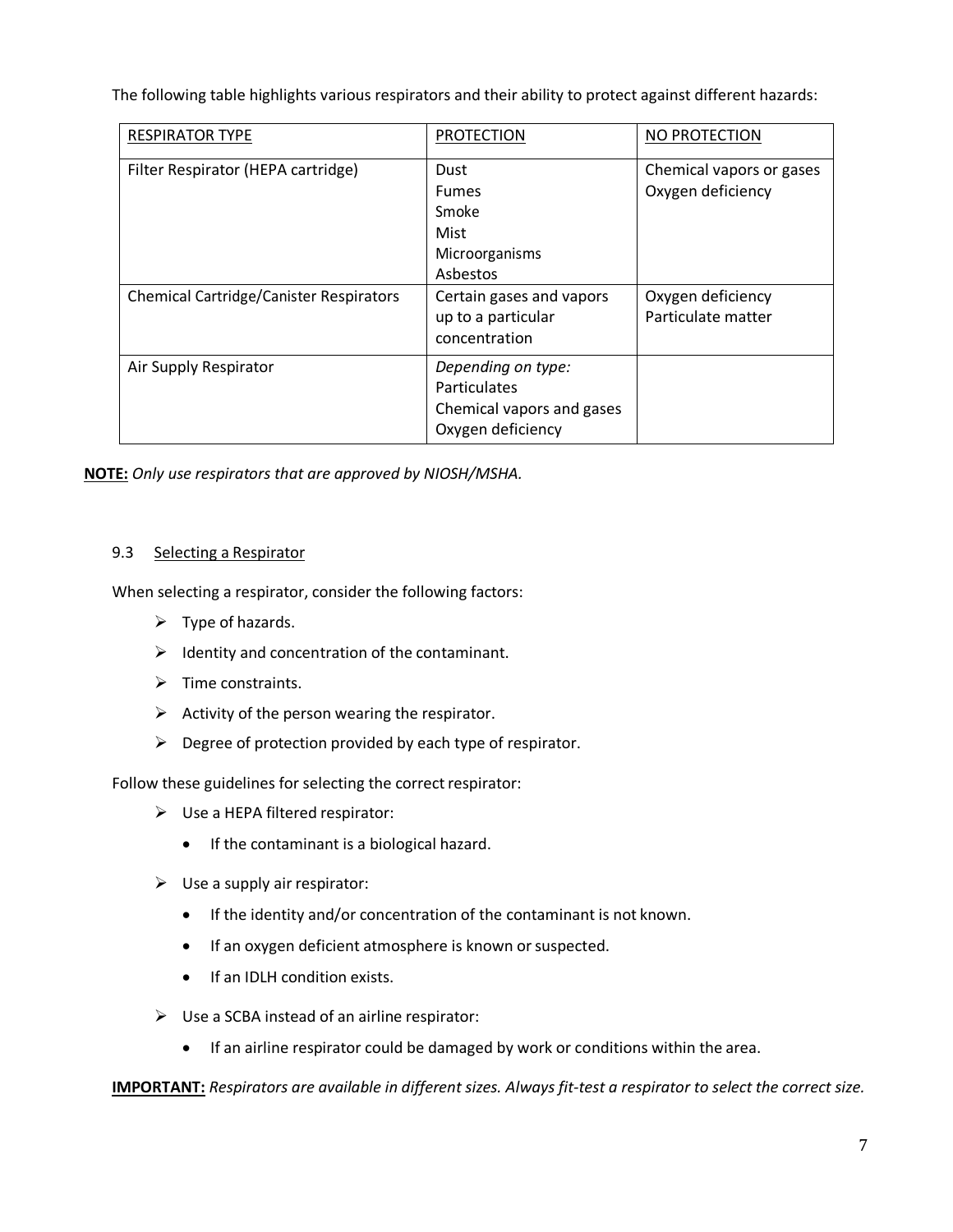#### <span id="page-7-0"></span>9.4 Using Respirators Safely

Follow these guidelines to ensure safe respirator usage:

- $\triangleright$  Make sure you have the correct respirator for the job.
- $\triangleright$  Inspect respirators before each use.
- $\triangleright$  Shave facial hair and put in dentures (if applicable) to ensure a good seal with the facemask.
- $\triangleright$  If you are working in a dangerous area, have another person present.

#### **IMPORTANT:** *Remember that contaminants can harm the body as well as the respiratory tract; wear protective clothing as appropriate.*

Return to fresh air and remove the respirator if:

- $\triangleright$  You feel nauseous, dizzy, or ill.
- $\triangleright$  You have difficulty breathing.
- $\triangleright$  The canister, cartridge, or filter needs to be replaced.

#### **NOTE:** *Properly clean and store all reusable respirators.*

In addition to the guidelines above, follow these instructions for respirator usage:

- $\triangleright$  Do not use a respirator unless you have been formally trained and have fit-tested the respirator you plan to use.
- $\triangleright$  Do not mistakenly use a filter respirator for protection against gases or vapors.
- $\triangleright$  Never remove a respirator in a contaminated atmosphere.
- $\triangleright$  Do not talk unnecessarily or chew gum while wearing a respirator.
- $\triangleright$  Do not wear contact lenses while wearing a respirator.
- $\triangleright$  Do not allow your hair or eyeglass frames to interfere with the face mask seal.

#### <span id="page-7-1"></span>**10. Showers**

Emergency safety showers provide emergency treatment for people exposed to harmful materials. If a person is contaminated with harmful chemicals, the emergency shower provides an instant deluge to protect the person from further exposure. WTAMU uses ANSI standards for shower locations, travel distance, testing, and function.

- $\triangleright$  Emergency showers must be located to ensure accessibility within 10 seconds.
- $\triangleright$  Travel distance between a shower and potential hazards may not exceed 100 feet.

**IMPORTANT:** *Emergency showers are for emergencies only. If a chemical spill involving personal exposure occurs, pull the cord and remove affected clothing immediately. Stay in the shower for at least 15 minutes.*